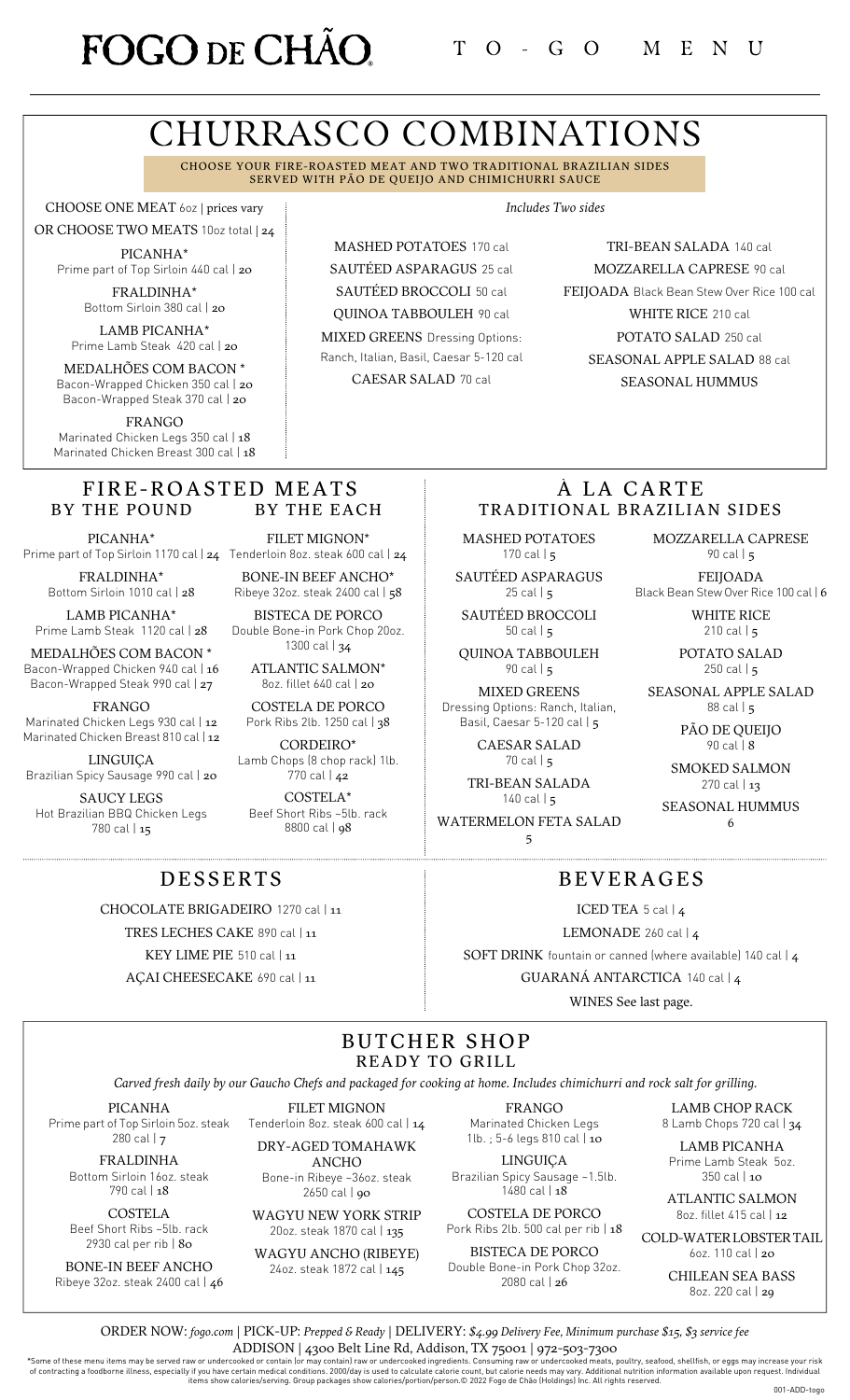## FIREWORKS + FIRE-ROASTED TO-GO = THE PERFECT JULY 4TH WEEKEND CELEBRATION

*Celebrate July 4th Weekend with a Fogo To-Go Group Experience Package AND get your package DELIVERED FOR FREE. Choose delivery between 7/1-7/4/22 and use coupon code FREEDELIVERY when ordering. Happy Independence Day!*

## CELEBRATION EXPERIENCE

*Fire Roasted. Ready To Serve. Serves 4*

For any special occasion - we bring the celebration to you. An assortment of our most popular meats, Brazilian sides, and Pão de *Queijo served with our signature Chocolate Brigadeiro complete with candles to celebrate.*

115 2330 cal per person

#### FIRE-ROASTED MEATS

PICANHA\* Prime part of Top Sirloin 16oz.

Marinated Chicken Breast 16oz.

FRALDINHA\* Bottom Sirloin 16oz. FRANGO

# BRAZILIAN SIDES & DESSERTS

PÃO DE QUEIJO MASHED POTATOES MIXED GREENS OR CAESAR SALAD

SAUTÉED ASPARAGUS CHOCOLATE BRIGADEIRO 4 slices.

# FOGO GRILLING AT HOME EXPERIENCE

*Packaged to Grill at Home. Serves 6+*

Bring the Fogo de Chão experience home with an all-in-one assortment of ready-to-grill meats, Brazilian sides, and Pão de Queijo. *Includes six Fogo de Chão red/green coasters, and chimichurri sauce and rock salt for grilling.*

130 1780 cal per person

#### READY TO GRILL

PICANHA Prime part of Top Sirloin

(4) 5oz steaks.

FRALDINHA Bottom Sirloin (1) 16oz steak.

LAMB PICANHA Prime Lamb Steak (2) 5oz steaks. LINGUICA

FRANGO Marinated Chicken Legs 2lb.

MASHED POTATOES SAUTÉED ASPARAGUS

PÃO DE QUEIJO

READY TO REHEAT

#### READY TO SERVE

BROWN SUGAR PEPPER BACON 8 strips.

Brazilian Spicy Sausage 1.5lb.

#### ENHANCE YOUR MEAL

DRY-AGED TOMAHAWK ANCHO

~36oz Long Bone-In Ribeye, aged for a minimum of 42 days 2650 cal | 1 90.00

WAGYU NEW YORK STRIP 20oz Premium graded, aged for 21 days 1870 cal | 135.00

# DATE NIGHT EXPERIENCE

*Fire Roasted. Ready To Serve. Serves 2*

Enjoy a romantic evening of premium steaks, Brazilian sides and Pão de Queijo with a bottle of any exclusive Fogo Tribute wine. *Finish the night with two of our signature desserts. Includes two heart-shaped Fogo red/green coasters.*

130 3220 cal per person

DESSERTS *Choice of two:*

CHOCOLATE BRIGADEIRO 1 slice.

FOGO TRIBUTE WINE *Choice of one:*

JORJÃO MALBEC RESERVA EULILA BY VIK RED BLEND O'LEÃO BY VIK RED BLEND

FIRE-ROASTED MEATS

BONE-IN RIBEYE\* 32oz. steak.

*Or, choice of any two:*

FILET MIGNON\* 8oz. steak.

ATLANTIC SALMON\* 8oz. filet.

BRAZILIAN SIDES PÃO DE QUEIJO

MOZZARELLA CAPRESE MASHED POTATOES

SAUTÉED ASPARAGUS

AÇAI CHEESECAKE 1 slice.

ORDER NOW: *[fogo.com](https://fogo.olo.com/menu/fogo-de-cho-brazilian-steakhouse-20)* | PICK-UP: *Prepped & Ready* | DELIVERY: *\$4.99 Delivery Fee, Minimum purchase \$15, \$3 service fee* ADDISON | 4300 Belt Line Rd, Addison, TX 75001 | 972-503-7300

Some of these menu items may be served raw or undercooked or contain [or may contain] raw or undercooked ingredients. Consuming raw or undercooked meats, poultry, seafood, shellfish, or eggs may increase your risk of contr